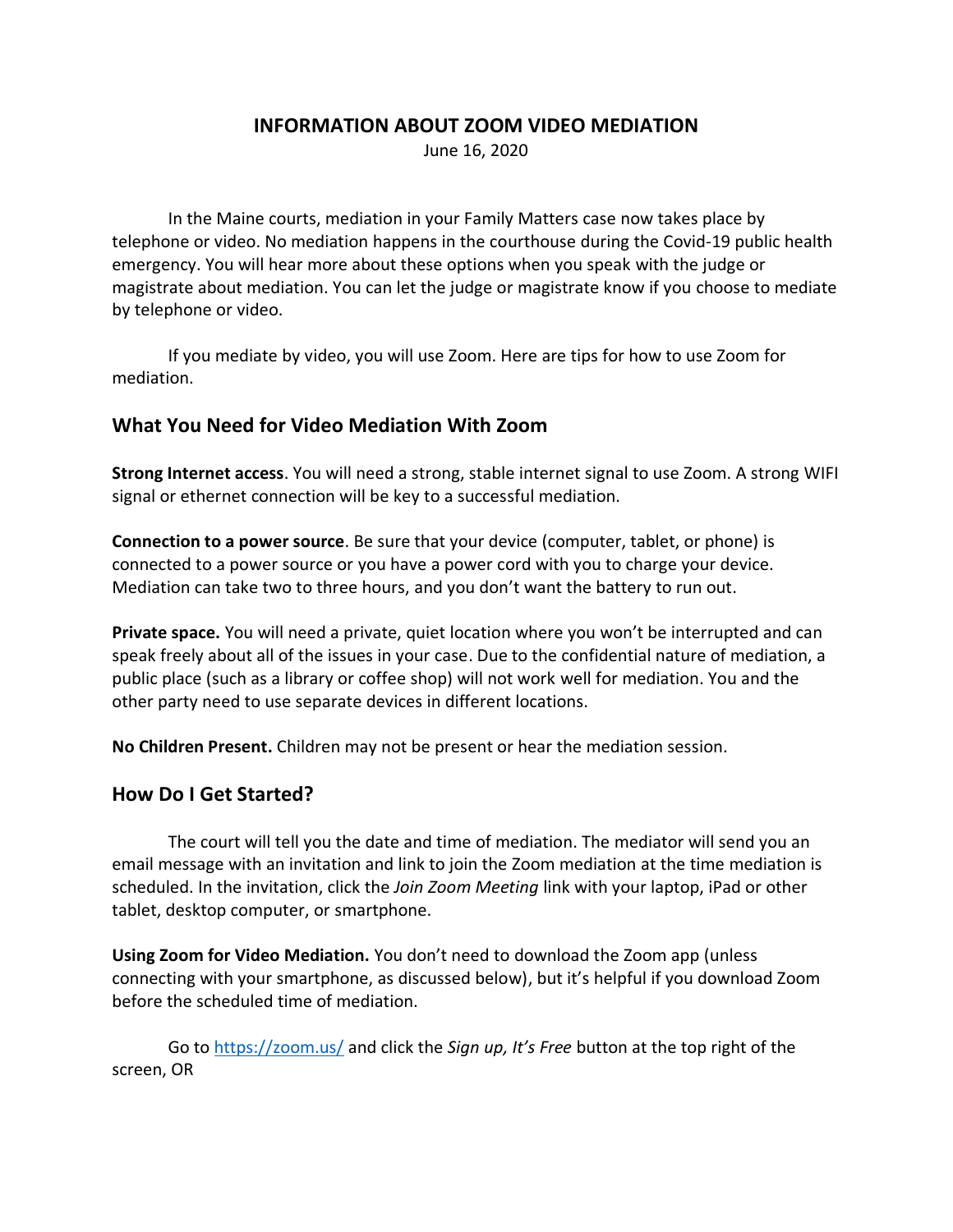Go to<https://zoom.us/> and click Resources at the top right of the screen and the *Download Zoom Client.* You would need to download only the Personal Use Plan software and/or app and open a free personal account.

To connect on an iPhone or Android phone, you need to download the *Zoom Cloud Meetings* app.

You can learn about the operation of Zoom before mediation. Zoom has video tutorials available at [https://support.zoom.us.](https://support.zoom.us/)

**Using Zoom for Audio Only.** You can also join Zoom mediation by phone instead of video. You will hear audio (sound) only. The Zoom invitation will provide phone numbers and passcodes that you can use to join the meeting using your phone. Dial one of the phone numbers, enter the meeting ID #, enter the passcode, and wait to be admitted by the mediator.

### **How Does Zoom Mediation Work?**

**Join the meeting and wait in the waiting room.** Before the day of mediation, the mediator will email you a Zoom meeting invitation with the link for mediation, passcode, and telephone numbers if you want to join using your phone. Click the link (or dial a phone number) and enter the passcode to join the mediation a few minutes before the start time of mediation. You will be admitted to an online "waiting room" that will be silent. You and the other party will not be able to speak with or see each other in the waiting room. Be sure your video/audio functions are turned on. The mediator will admit you briefly to the "main" meeting room to say hello. Each person is admitted separately. You will be the only person speaking with the mediator at that point.

**Breakout rooms and caucus.** The mediator will immediately move you to a "breakout room." The breakout rooms are separate spaces from the main meeting. You can talk without others hearing you. (You can hear only other people you see or whose presence by phone is shown on the screen.) If you have an attorney, your attorney will be in the same breakout room with you. You may also have a support person, including a domestic violence advocate or case worker, in the breakout room with you. Let the mediator know if you have a support person attending mediation with you.

The mediator will join you in the breakout room for an initial private meeting with you (and your attorney, if you have one, or a support person). The mediator will ask you who else is there and ask you to rotate your camera. If there is a guardian ad litem (GAL), DHHS Support Enforcement Agent, or Assistant Attorney General attending mediation, they could also meet with you in a breakout room at some point.

**Joint mediation session.** After talking with each party, the mediator may bring both of you back to the "main" meeting room for a joint discussion. If you do not feel safe talking with the other